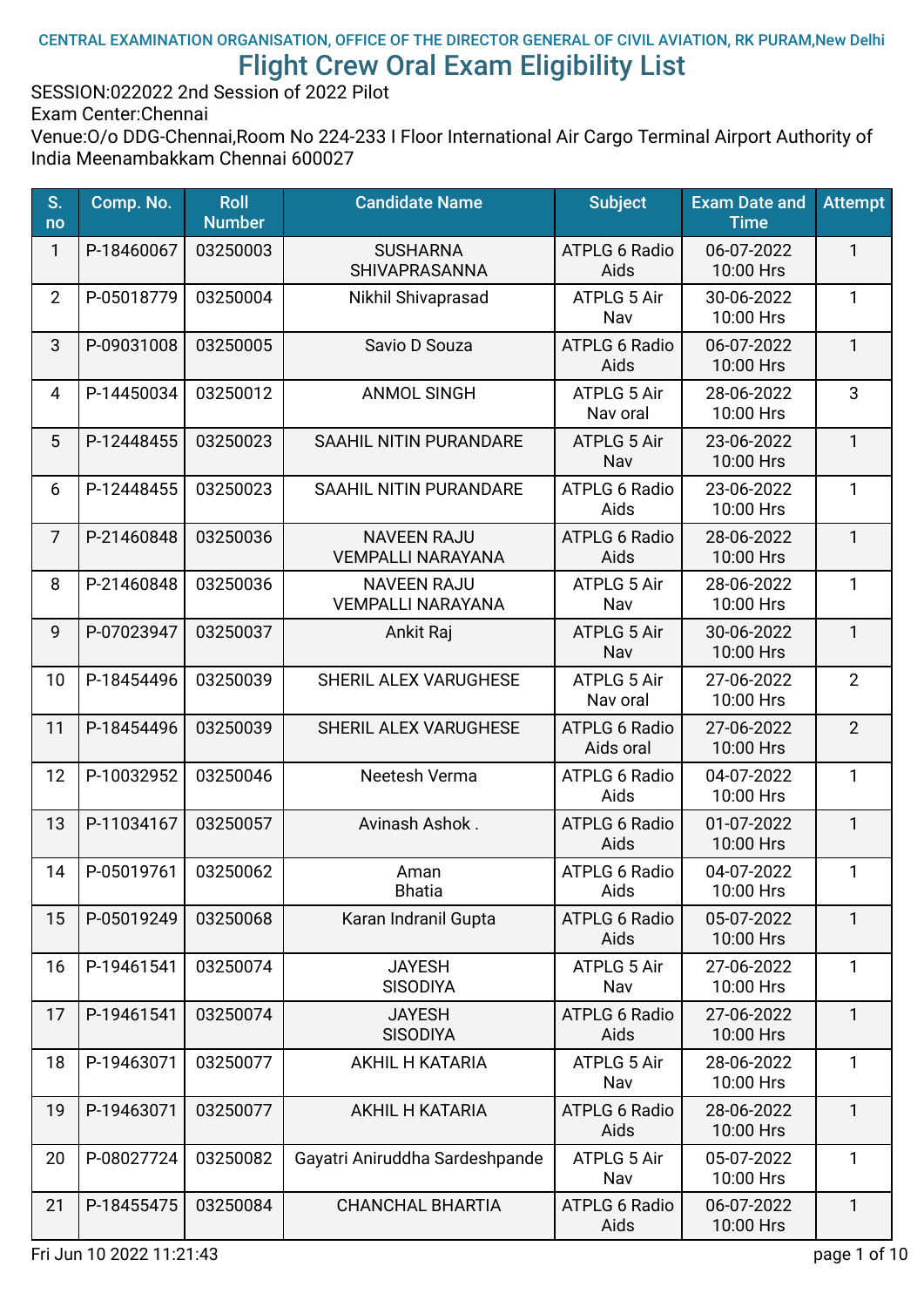SESSION:022022 2nd Session of 2022 Pilot

Exam Center:Chennai

| S.<br>no | Comp. No.  | <b>Roll</b><br><b>Number</b> | <b>Candidate Name</b>             | <b>Subject</b>                    | <b>Exam Date and</b><br><b>Time</b> | <b>Attempt</b> |
|----------|------------|------------------------------|-----------------------------------|-----------------------------------|-------------------------------------|----------------|
| 22       | P-15450514 | 03250089                     | <b>JISHNU NAIR</b>                | ATPLG 5 Air<br>Nav                | 01-07-2022<br>10:00 Hrs             | 1              |
| 23       | P-18454640 | 03250105                     | <b>DEEPAK LOGESON</b>             | <b>ATPLG 5 Air</b><br>Nav         | 30-06-2022<br>10:00 Hrs             | $\mathbf{1}$   |
| 24       | P-15450654 | 03250110                     | <b>VIDYASHREE M YALAGACH</b>      | <b>ATPLG 6 Radio</b><br>Aids      | 04-07-2022<br>10:00 Hrs             | $\mathbf{1}$   |
| 25       | P-13449258 | 03250120                     | SIDHARTH.P.V                      | <b>ATPLG 6 Radio</b><br>Aids      | 04-07-2022<br>10:00 Hrs             | $\mathbf{1}$   |
| 26       | P-11034631 | 03250122                     | Ajas Rahman P<br>Т                | ATPLG 5 Air<br>Nav oral           | 23-06-2022<br>10:00 Hrs             | $\overline{2}$ |
| 27       | P-11034631 | 03250122                     | Ajas Rahman P<br>т                | <b>ATPLG 6 Radio</b><br>Aids oral | 23-06-2022<br>10:00 Hrs             | $\overline{2}$ |
| 28       | P-18454881 | 03250126                     | <b>VINAY SHUKLA</b>               | <b>ATPLG 6 Radio</b><br>Aids      | 06-07-2022<br>10:00 Hrs             | 1              |
| 29       | P-09031329 | 03250132                     | Praveen Sampangi<br>Venkataramana | <b>ATPLG 5 Air</b><br>Nav         | 23-06-2022<br>10:00 Hrs             | $\mathbf{1}$   |
| 30       | P-09031329 | 03250132                     | Praveen Sampangi<br>Venkataramana | <b>ATPLG 6 Radio</b><br>Aids      | 23-06-2022<br>10:00 Hrs             | 1              |
| 31       | P-14449580 | 03250156                     | <b>ANTONY VALAN B</b>             | ATPLG 5 Air<br>Nav                | 04-07-2022<br>10:00 Hrs             | $\mathbf{1}$   |
| 32       | P-11034615 | 03250163                     | Nivadita Mariyal G                | ATPLG 5 Air<br>Nav                | 05-07-2022<br>10:00 Hrs             | $\mathbf{1}$   |
| 33       | P-17453802 | 03250165                     | <b>SPARSH MITTAL</b>              | <b>ATPLG 5 Air</b><br>Nav         | 30-06-2022<br>10:00 Hrs             | $\mathbf{1}$   |
| 34       | P-09030290 | 03250169                     | Ashwin Appemane Krishnappa        | <b>ATPLG 6 Radio</b><br>Aids      | 30-06-2022<br>10:00 Hrs             | $\mathbf{1}$   |
| 35       | P-07025136 | 03250175                     | Siddharth Bhattacharya            | <b>ATPLG 5 Air</b><br>Nav oral    | 22-06-2022<br>10:00 Hrs             | $\overline{2}$ |
| 36       | P-07025136 | 03250175                     | Siddharth Bhattacharya            | <b>ATPLG 6 Radio</b><br>Aids      | 22-06-2022<br>10:00 Hrs             | $\mathbf{1}$   |
| 37       | P-18460196 | 03250195                     | ARAVIND AJAYA KUMAR               | <b>ATPLG 5 Air</b><br>Nav         | 04-07-2022<br>10:00 Hrs             | $\mathbf{1}$   |
| 38       | P-16452079 | 03250197                     | AALIA MAHAJAN                     | <b>ATPLG 5 Air</b><br>Nav oral    | 24-06-2022<br>10:00 Hrs             | $\overline{2}$ |
| 39       | P-16452079 | 03250197                     | <b>AALIA MAHAJAN</b>              | <b>ATPLG 6 Radio</b><br>Aids      | 24-06-2022<br>10:00 Hrs             | $\mathbf{1}$   |
| 40       | P-08027158 | 03250207                     | Neha Mridula Tirkey               | ATPLG 5 Air<br>Nav oral           | 29-06-2022<br>10:00 Hrs             | 3              |
| 41       | P-09030147 | 03250226                     | Prem Kumar Eshwar                 | <b>ATPLG 6 Radio</b><br>Aids      | 05-07-2022<br>10:00 Hrs             | $\mathbf{1}$   |
| 42       | P-13448887 | 03250227                     | TAHER MUSTAFA SUTTERWALA          | <b>ATPLG 5 Air</b><br>Nav oral    | 24-06-2022<br>10:00 Hrs             | $\overline{2}$ |
| 43       | P-13448887 | 03250227                     | TAHER MUSTAFA SUTTERWALA          | <b>ATPLG 6 Radio</b><br>Aids      | 24-06-2022<br>10:00 Hrs             | $\mathbf{1}$   |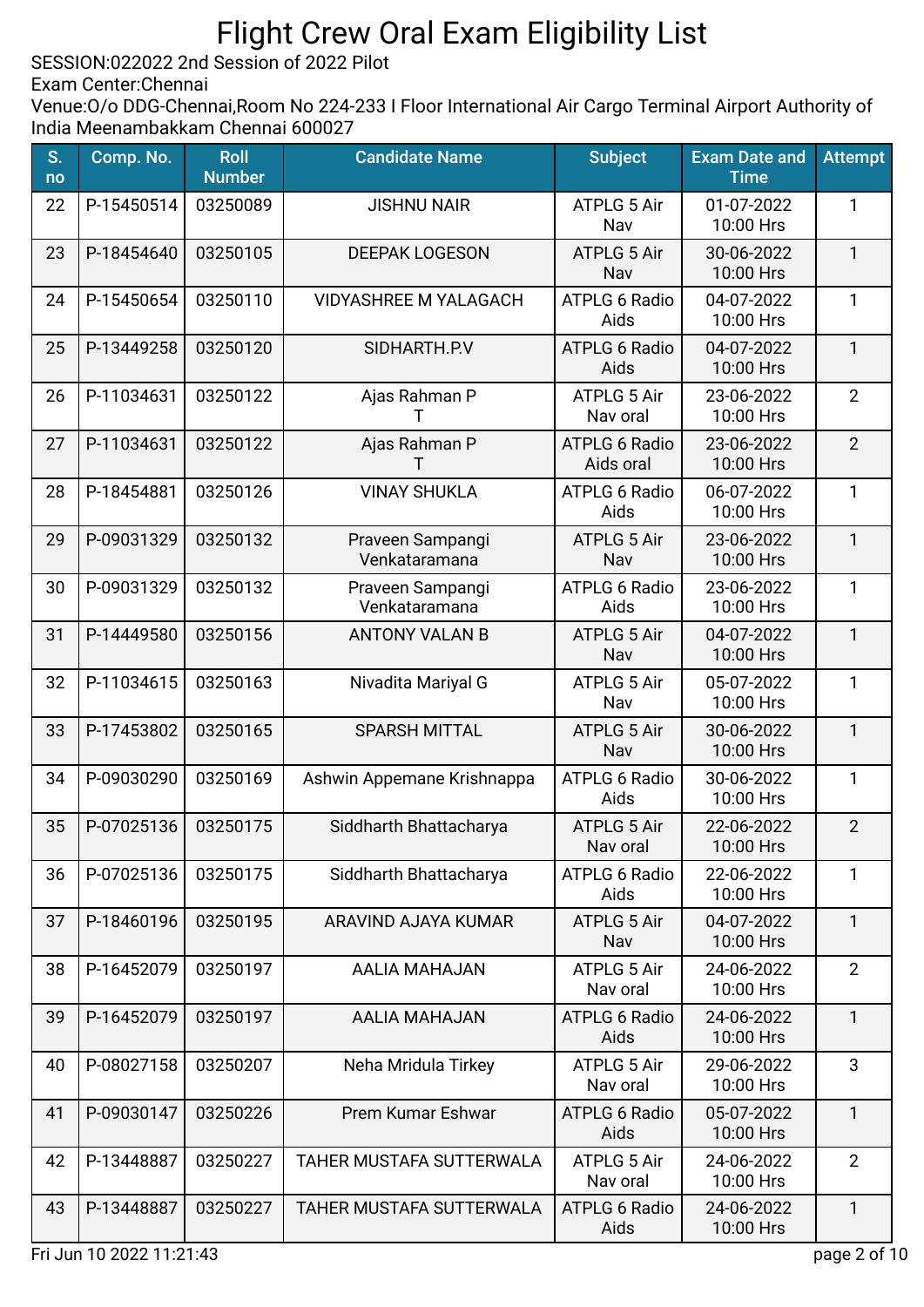SESSION:022022 2nd Session of 2022 Pilot

Exam Center:Chennai

| S.<br>no | Comp. No.  | <b>Roll</b><br><b>Number</b> | <b>Candidate Name</b>            | <b>Subject</b>                    | <b>Exam Date and</b><br><b>Time</b> | <b>Attempt</b> |
|----------|------------|------------------------------|----------------------------------|-----------------------------------|-------------------------------------|----------------|
| 44       | P-11034497 | 03250243                     | Shikhar Omprakash Purohit        | <b>ATPLG 5 Air</b><br>Nav         | 05-07-2022<br>10:00 Hrs             | 1              |
| 45       | P-19460917 | 03250245                     | ROSHAN CHETAN HABBU              | <b>ATPLG 5 Air</b><br>Nav         | 01-07-2022<br>10:00 Hrs             | $\mathbf{1}$   |
| 46       | P-07025301 | 03250248                     | Chandan Kumar Yadav              | <b>ATPLG 5 Air</b><br>Nav         | 22-06-2022<br>10:00 Hrs             | $\mathbf{1}$   |
| 47       | P-07025301 | 03250248                     | Chandan Kumar Yadav              | <b>ATPLG 6 Radio</b><br>Aids      | 22-06-2022<br>10:00 Hrs             | $\mathbf{1}$   |
| 48       | P-10032339 | 03250252                     | Jayesh Jairam Phatnaik           | <b>ATPLG 6 Radio</b><br>Aids      | 30-06-2022<br>10:00 Hrs             | 1              |
| 49       | P-22460057 | 03250254                     | <b>BINNY</b><br><b>GANESH</b>    | <b>ATPLG 5 Air</b><br>Nav         | 28-06-2022<br>10:00 Hrs             | 1              |
| 50       | P-22460057 | 03250254                     | <b>BINNY</b><br><b>GANESH</b>    | <b>ATPLG 6 Radio</b><br>Aids      | 28-06-2022<br>10:00 Hrs             | 1              |
| 51       | P-19461156 | 03250259                     | <b>PRATEEK</b><br><b>SARAOGI</b> | <b>ATPLG 5 Air</b><br>Nav         | 04-07-2022<br>10:00 Hrs             | $\mathbf{1}$   |
| 52       | P-17453546 | 03250261                     | RHEA CECILIA NORONHA             | <b>ATPLG 5 Air</b><br>Nav         | 01-07-2022<br>10:00 Hrs             | 1              |
| 53       | P-08026667 | 03250273                     | Rupesh Sridhar Rao               | <b>ATPLG 5 Air</b><br>Nav oral    | 29-06-2022<br>10:00 Hrs             | 3              |
| 54       | P-06023128 | 03250284                     | Somorjit Singh Akoijam           | <b>ATPLG 5 Air</b><br>Nav oral    | 28-06-2022<br>10:00 Hrs             | $\overline{2}$ |
| 55       | P-03016737 | 10250012                     | Sanjay<br>Oraon                  | <b>ATPLG 5 Air</b><br>Nav oral    | 22-06-2022<br>10:00 Hrs             | $\overline{2}$ |
| 56       | P-03016737 | 10250012                     | Sanjay<br>Oraon                  | <b>ATPLG 6 Radio</b><br>Aids      | 22-06-2022<br>10:00 Hrs             | 1              |
| 57       | P-04017671 | 10250029                     | Johan Joseph Gracias             | <b>ATPLG 6 Radio</b><br>Aids      | 06-07-2022<br>10:00 Hrs             | $\mathbf{1}$   |
| 58       | P-18455087 | 10250045                     | RUTHVIK RAVINDRA BIRADAR         | <b>ATPLG 6 Radio</b><br>Aids      | 30-06-2022<br>10:00 Hrs             | 1              |
| 59       | P-17452976 | 10250058                     | PATHAN ASIF KHAN                 | <b>ATPLG 5 Air</b><br>Nav         | 30-06-2022<br>10:00 Hrs             | $\mathbf{1}$   |
| 60       | P-08025951 | 10250059                     | Moazzam Mohammed                 | <b>ATPLG 5 Air</b><br>Nav         | 04-07-2022<br>10:00 Hrs             | $\mathbf{1}$   |
| 61       | P-09029567 | 10250064                     | Rajesh Nagorao Jondhale          | <b>ATPLG 6 Radio</b><br>Aids      | 06-07-2022<br>10:00 Hrs             | $\mathbf{1}$   |
| 62       | P-05020523 | 10250076                     | <b>Vinay Prakash</b>             | <b>ATPLG 6 Radio</b><br>Aids oral | 29-06-2022<br>10:00 Hrs             | $\overline{2}$ |
| 63       | P-11033727 | 10250077                     | Raunak Cyril                     | <b>ATPLG 5 Air</b><br>Nav         | 05-07-2022<br>10:00 Hrs             | $\mathbf{1}$   |
| 64       | P-16451521 | 10250080                     | RANVIJAY SINGH RANAWAT           | <b>ATPLG 6 Radio</b><br>Aids oral | 24-06-2022<br>10:00 Hrs             | $\overline{2}$ |
| 65       | P-16451521 | 10250080                     | RANVIJAY SINGH RANAWAT           | <b>ATPLG 5 Air</b><br>Nav         | 24-06-2022<br>10:00 Hrs             | $\mathbf{1}$   |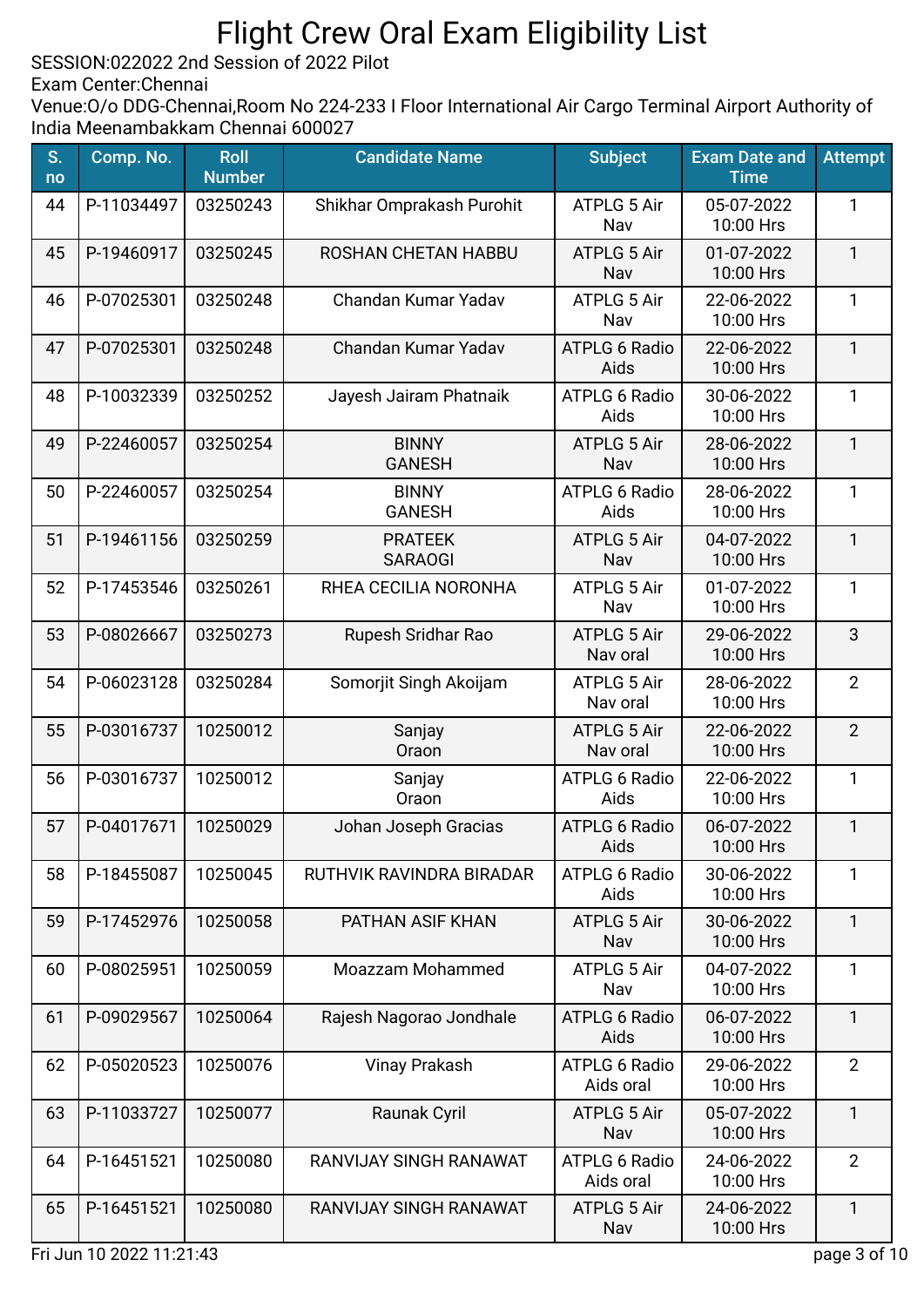SESSION:022022 2nd Session of 2022 Pilot

Exam Center:Chennai

| S.<br>no | Comp. No.  | <b>Roll</b><br><b>Number</b> | <b>Candidate Name</b>                       | <b>Subject</b>                    | <b>Exam Date and</b><br><b>Time</b> | <b>Attempt</b> |
|----------|------------|------------------------------|---------------------------------------------|-----------------------------------|-------------------------------------|----------------|
| 66       | P-16451021 | 10250090                     | <b>DEEPANSHU GAUR</b>                       | <b>ATPLG 6 Radio</b><br>Aids      | 06-07-2022<br>10:00 Hrs             | 1              |
| 67       | P-07023812 | 10250108                     | Mrinalini Devi Dandu                        | <b>ATPLG 5 Air</b><br>Nav         | 29-06-2022<br>10:00 Hrs             | 1              |
| 68       | P-09030781 | 10250111                     | Anoubam Dillan Sharma                       | <b>ATPLG 6 Radio</b><br>Aids oral | 23-06-2022<br>10:00 Hrs             | 3              |
| 69       | P-09030781 | 10250111                     | Anoubam Dillan Sharma                       | <b>ATPLG 5 Air</b><br>Nav         | 23-06-2022<br>10:00 Hrs             | $\mathbf{1}$   |
| 70       | P-16451831 | 10250125                     | CHAITANYA DEO AGNIHOTRI                     | <b>ATPLG 5 Air</b><br>Nav         | 01-07-2022<br>10:00 Hrs             | $\mathbf{1}$   |
| 71       | P-15450634 | 10250136                     | <b>SAI CHANDRA KODALI</b>                   | <b>ATPLG 6 Radio</b><br>Aids      | 30-06-2022<br>10:00 Hrs             | $\mathbf{1}$   |
| 72       | P-07023578 | 10250137                     | Ashwini Ganesh Bhaskare                     | <b>ATPLG 5 Air</b><br>Nav         | 05-07-2022<br>10:00 Hrs             | 1              |
| 73       | P-18460286 | 10250142                     | <b>ROHAN</b><br><b>PANICKER</b>             | <b>ATPLG 5 Air</b><br>Nav         | 01-07-2022<br>10:00 Hrs             | $\mathbf{1}$   |
| 74       | P-12448581 | 10250157                     | <b>AKASH MANDAL</b>                         | ATPLG 5 Air<br>Nav                | 30-06-2022<br>10:00 Hrs             | 1              |
| 75       | P-04017248 | 10250165                     | Varun<br>Fauzdar                            | ATPCG 3 Nav<br>Comp               | 28-06-2022<br>10:00 Hrs             | $\mathbf{1}$   |
| 76       | P-18455612 | 10250168                     | RENUKUNTA MANI SAI                          | <b>ATPLG 6 Radio</b><br>Aids      | 05-07-2022<br>10:00 Hrs             | $\mathbf{1}$   |
| 77       | P-17453195 | 10250170                     | S<br><b>SANDEEP</b>                         | <b>ATPLG 6 Radio</b><br>Aids      | 04-07-2022<br>10:00 Hrs             | $\mathbf{1}$   |
| 78       | P-18460757 | 10250176                     | <b>PRASAD PRABHAKER</b><br><b>MADKAIKER</b> | <b>ATPLG 6 Radio</b><br>Aids      | 01-07-2022<br>10:00 Hrs             | $\mathbf{1}$   |
| 79       | P-09029525 | 10250179                     | Shreedevi Kale                              | <b>ATPLG 6 Radio</b><br>Aids      | 30-06-2022<br>10:00 Hrs             | $\mathbf{1}$   |
| 80       | P-06021936 | 10250207                     | Hrishikesh V Patil                          | <b>ATPLG 6 Radio</b><br>Aids oral | 22-06-2022<br>10:00 Hrs             | $\overline{2}$ |
| 81       | P-06021936 | 10250207                     | <b>Hrishikesh V Patil</b>                   | <b>ATPLG 5 Air</b><br>Nav         | 22-06-2022<br>10:00 Hrs             | $\mathbf{1}$   |
| 82       | P-04017092 | 10250212                     | Kedar Shashank Wagh                         | <b>ATPLG 5 Air</b><br>Nav oral    | 29-06-2022<br>10:00 Hrs             | 3              |
| 83       | P-17452402 | 10250232                     | REBEKAH SPANDANA<br><b>PALANKOTAI</b>       | <b>ATPLG 5 Air</b><br>Nav         | 05-07-2022<br>10:00 Hrs             | $\mathbf{1}$   |
| 84       | P-07024158 | 10250245                     | Abhilash Maderametla                        | <b>ATPLG 5 Air</b><br>Nav         | 04-07-2022<br>10:00 Hrs             | $\mathbf{1}$   |
| 85       | P-17452338 | 10250253                     | <b>ARICK SUDHA</b>                          | <b>ATPLG 5 Air</b><br>Nav         | 04-07-2022<br>10:00 Hrs             | $\mathbf{1}$   |
| 86       | P-08025623 | 10250257                     | Ragesh Ramachandran Nair                    | <b>ATPLG 5 Air</b><br>Nav         | 30-06-2022<br>10:00 Hrs             | 1              |
| 87       | P-08028302 | 10250275                     | Abhinay Govindu                             | <b>ATPLG 6 Radio</b><br>Aids oral | 22-06-2022<br>10:00 Hrs             | $\overline{2}$ |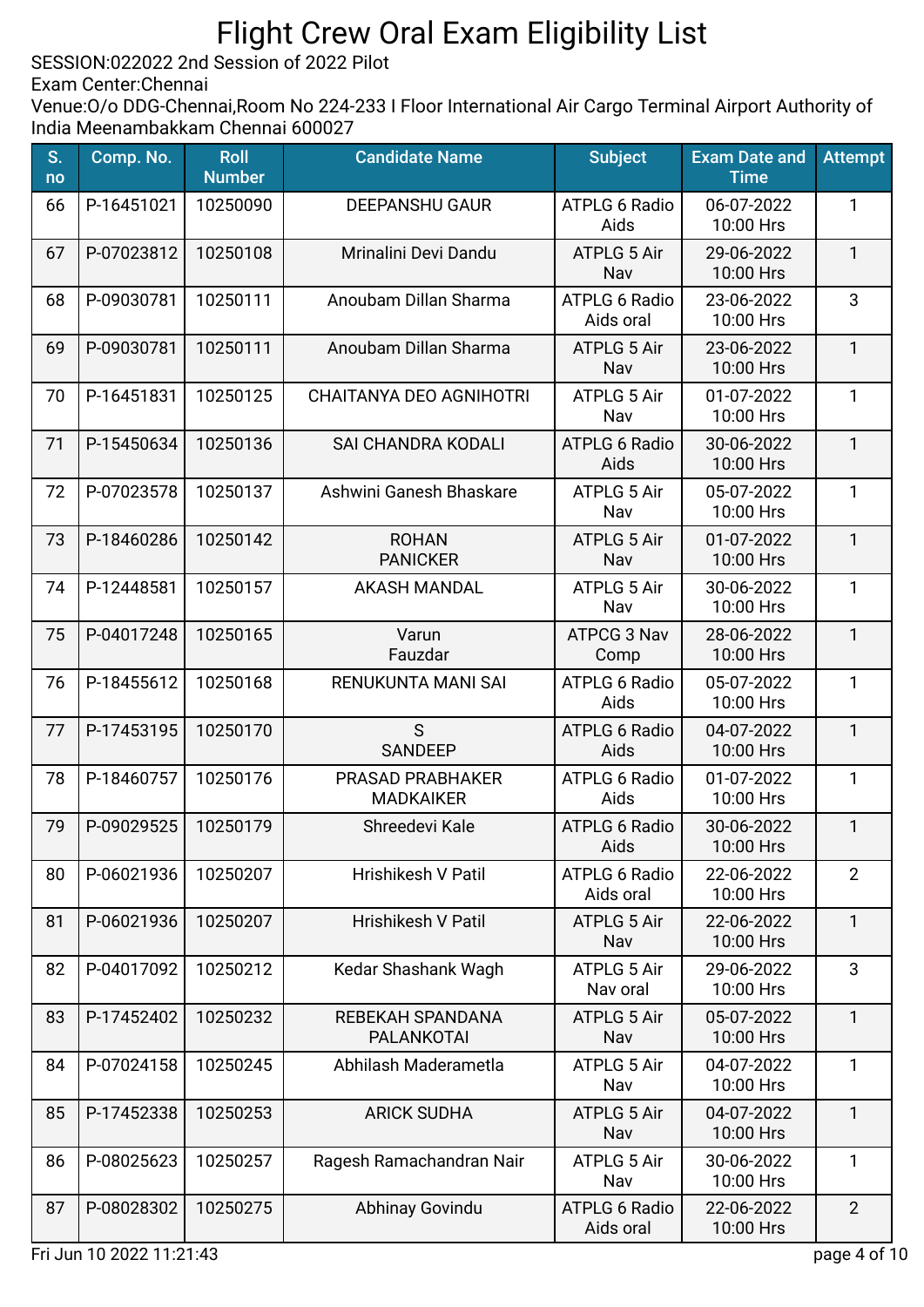SESSION:022022 2nd Session of 2022 Pilot

Exam Center:Chennai

| S.<br>no | Comp. No.  | <b>Roll</b><br><b>Number</b> | <b>Candidate Name</b>                                     | <b>Subject</b>                    | <b>Exam Date and</b><br><b>Time</b> | <b>Attempt</b> |
|----------|------------|------------------------------|-----------------------------------------------------------|-----------------------------------|-------------------------------------|----------------|
| 88       | P-08028302 | 10250275                     | Abhinay Govindu                                           | <b>ATPLG 5 Air</b><br>Nav oral    | 22-06-2022<br>10:00 Hrs             | $\overline{2}$ |
| 89       | P-10032981 | 10250283                     | <b>Rohit Gupta</b>                                        | <b>ATPLG 5 Air</b><br>Nav         | 04-07-2022<br>10:00 Hrs             | $\mathbf{1}$   |
| 90       | P-12448499 | 10250289                     | ANURAG DEEP PAPATLA                                       | <b>ATPLG 6 Radio</b><br>Aids oral | 23-06-2022<br>10:00 Hrs             | $\overline{2}$ |
| 91       | P-12448499 | 10250289                     | <b>ANURAG DEEP PAPATLA</b>                                | <b>ATPLG 5 Air</b><br>Nav         | 23-06-2022<br>10:00 Hrs             | $\mathbf{1}$   |
| 92       | P-08028570 | 10250290                     | Gaurav Raj Luthra                                         | <b>ATPLG 6 Radio</b><br>Aids      | 05-07-2022<br>10:00 Hrs             | 1              |
| 93       | P-10032703 | 10250291                     | Praneeth Kumar Bondalokunta                               | <b>ATPLG 5 Air</b><br>Nav         | 30-06-2022<br>10:00 Hrs             | $\mathbf{1}$   |
| 94       | P-15450734 | 10250295                     | <b>ASHISH KUMAR KARRI</b>                                 | <b>ATPLG 5 Air</b><br>Nav         | 04-07-2022<br>10:00 Hrs             | 1              |
| 95       | P-19462014 | 10250296                     | <b>SHASHWAT</b><br>BHARDWAJ                               | <b>ATPLG 5 Air</b><br>Nav         | 27-06-2022<br>10:00 Hrs             | 1              |
| 96       | P-19462014 | 10250296                     | <b>SHASHWAT</b><br>BHARDWAJ                               | <b>ATPLG 6 Radio</b><br>Aids      | 27-06-2022<br>10:00 Hrs             | 1              |
| 97       | P-18460050 | 10250305                     | <b>ANGAD</b><br><b>SAINI</b>                              | <b>ATPLG 6 Radio</b><br>Aids      | 01-07-2022<br>10:00 Hrs             | $\mathbf{1}$   |
| 98       | P-17452910 | 10250322                     | <b>BOLISETTY LOKESHWARA AKHIL</b><br><b>SRI SATYA SAI</b> | <b>ATPLG 5 Air</b><br>Nav         | 05-07-2022<br>10:00 Hrs             | 1              |
| 99       | P-14449594 | 10250323                     | RAVI TEJA ATTALURI                                        | <b>ATPLG 6 Radio</b><br>Aids      | 01-07-2022<br>10:00 Hrs             | $\mathbf{1}$   |
| 100      | P-05018414 | 10250324                     | Rahul<br>Gupta                                            | ATPCG 3 Nav<br>Comp               | 28-06-2022<br>10:00 Hrs             | 1              |
| 101      | P-08026891 | 10250328                     | <b>Archit Gupta</b>                                       | <b>ATPLG 5 Air</b><br>Nav         | 05-07-2022<br>10:00 Hrs             | $\mathbf{1}$   |
| 102      | P-11033710 | 10250349                     | Anoop Prakash Pandey                                      | <b>ATPLG 5 Air</b><br>Nav oral    | 23-06-2022<br>10:00 Hrs             | $\overline{2}$ |
| 103      | P-11033710 | 10250349                     | Anoop Prakash Pandey                                      | <b>ATPLG 6 Radio</b><br>Aids oral | 23-06-2022<br>10:00 Hrs             | $\overline{2}$ |
| 104      | P-10031442 | 10250373                     | Khushee Sinha                                             | <b>ATPLG 6 Radio</b><br>Aids      | 01-07-2022<br>10:00 Hrs             | $\mathbf{1}$   |
| 105      | P-09030180 | 10250376                     | Pranav Singhal                                            | ATPLG 5 Air<br>Nav                | 04-07-2022<br>10:00 Hrs             | $\mathbf{1}$   |
| 106      | P-17452693 | 10250419                     | <b>GAURAV JAIN</b>                                        | <b>ATPLG 5 Air</b><br>Nav oral    | 29-06-2022<br>10:00 Hrs             | $\overline{2}$ |
| 107      | P-19460708 | 10250435                     | <b>MALAGA SAI KRISHNA</b>                                 | <b>ATPLG 5 Air</b><br>Nav         | 04-07-2022<br>10:00 Hrs             | $\mathbf{1}$   |
| 108      | P-19460327 | 10250437                     | <b>DESETTI</b><br><b>VEDASAGAR</b>                        | ATPLG 5 Air<br>Nav                | 27-06-2022<br>10:00 Hrs             | $\mathbf{1}$   |
| 109      | P-19460327 | 10250437                     | <b>DESETTI</b><br><b>VEDASAGAR</b>                        | <b>ATPLG 6 Radio</b><br>Aids      | 27-06-2022<br>10:00 Hrs             | $\mathbf{1}$   |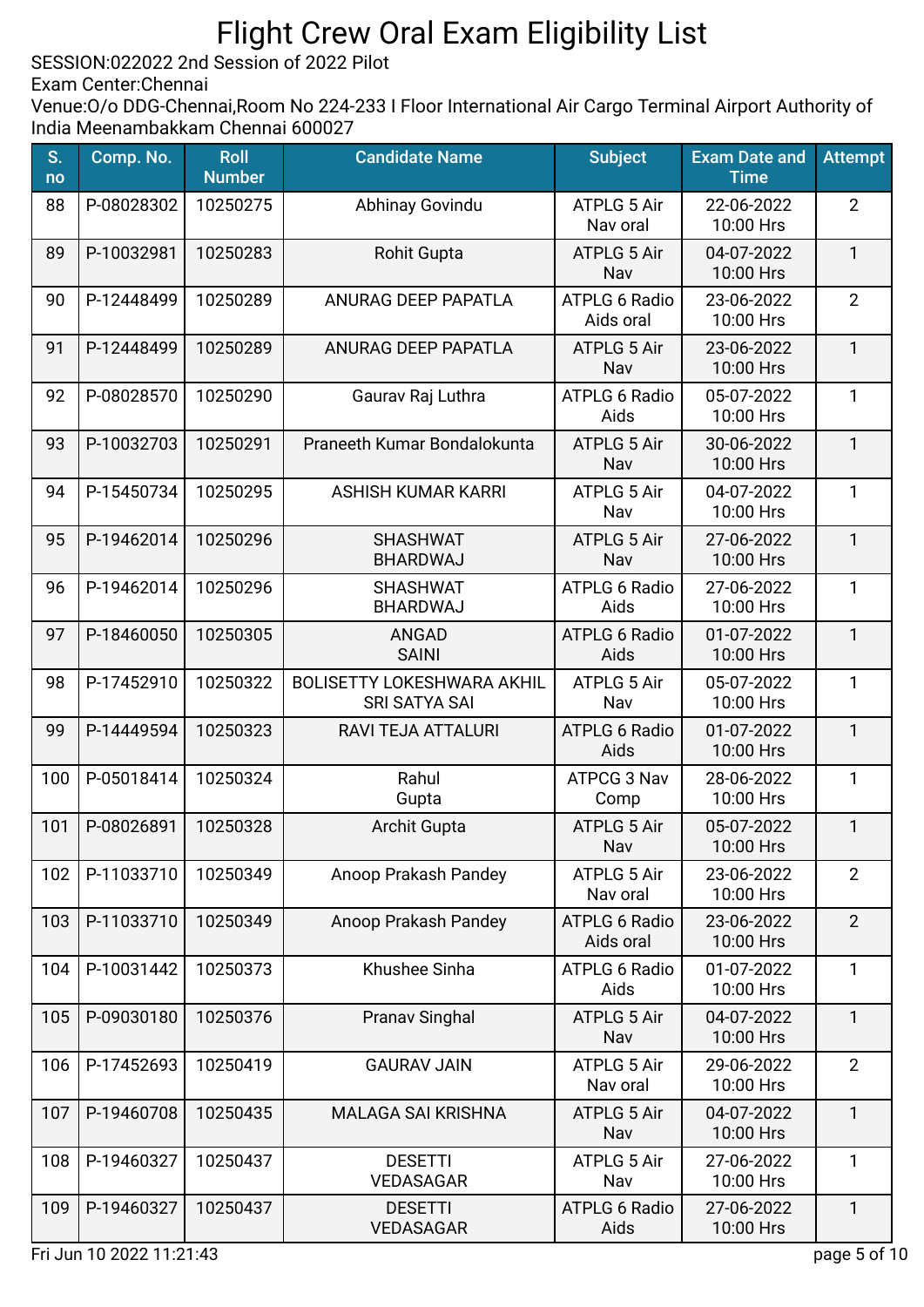SESSION:022022 2nd Session of 2022 Pilot

Exam Center:Chennai

| S.<br>no | Comp. No.  | <b>Roll</b><br><b>Number</b> | <b>Candidate Name</b>               | <b>Subject</b>                    | <b>Exam Date and</b><br><b>Time</b> | <b>Attempt</b> |
|----------|------------|------------------------------|-------------------------------------|-----------------------------------|-------------------------------------|----------------|
| 110      | P-17452576 | 10250448                     | RACHAKONDA SREE SAI                 | <b>ATPLG 6 Radio</b><br>Aids oral | 27-06-2022<br>10:00 Hrs             | $\overline{2}$ |
| 111      | P-17452576 | 10250448                     | RACHAKONDA SREE SAI                 | <b>ATPLG 5 Air</b><br>Nav         | 27-06-2022<br>10:00 Hrs             | $\mathbf{1}$   |
| 112      | P-08026485 | 10250451                     | Sumit Chandra                       | ATPLG 5 Air<br>Nav                | 04-07-2022<br>10:00 Hrs             | $\mathbf{1}$   |
| 113      | P-16451994 | 10250454                     | AAKRITI MANOCHA                     | <b>ATPLG 6 Radio</b><br>Aids      | 06-07-2022<br>10:00 Hrs             | $\mathbf{1}$   |
| 114      | P-17453013 | 10250461                     | R ANIRUDH                           | ATPLG 5 Air<br>Nav oral           | 27-06-2022<br>10:00 Hrs             | $\overline{2}$ |
| 115      | P-17453013 | 10250461                     | <b>RANIRUDH</b>                     | <b>ATPLG 6 Radio</b><br>Aids oral | 27-06-2022<br>10:00 Hrs             | $\overline{2}$ |
| 116      | P-09031022 | 17250003                     | <b>JAGADEESHWARAN</b><br>G S        | <b>ATPLG 6 Radio</b><br>Aids oral | 23-06-2022<br>10:00 Hrs             | $\overline{2}$ |
| 117      | P-09031022 | 17250003                     | <b>JAGADEESHWARAN</b><br>G S        | <b>ATPLG 5 Air</b><br>Nav         | 23-06-2022<br>10:00 Hrs             | $\mathbf{1}$   |
| 118      | P-11034530 | 17250006                     | V. Vignesh                          | <b>ATPLG 5 Air</b><br>Nav         | 01-07-2022<br>10:00 Hrs             | 1              |
| 119      | P-09030476 | 17250009                     | Nafi Berry Laila Kadher             | ATPCG 3 Nav<br>Comp               | 28-06-2022<br>10:00 Hrs             | $\mathbf{1}$   |
| 120      | P-14449762 | 17250010                     | <b>DINESH BALRAJ</b>                | ATPLG 5 Air<br>Nav                | 24-06-2022<br>10:00 Hrs             | $\mathbf{1}$   |
| 121      | P-14449762 | 17250010                     | <b>DINESH BALRAJ</b>                | <b>ATPLG 6 Radio</b><br>Aids      | 24-06-2022<br>10:00 Hrs             | $\mathbf{1}$   |
| 122      | P-19461675 | 17250016                     | YUVARAJAN<br><b>SARAVANAMOORTHY</b> | ATPLG 5 Air<br>Nav                | 27-06-2022<br>10:00 Hrs             | 1              |
| 123      | P-19461675 | 17250016                     | YUVARAJAN<br>SARAVANAMOORTHY        | <b>ATPLG 6 Radio</b><br>Aids      | 27-06-2022<br>10:00 Hrs             | $\mathbf{1}$   |
| 124      | P-10032821 | 17250017                     | Vignesh Kumar Babu S                | <b>ATPLG 6 Radio</b><br>Aids      | 01-07-2022<br>10:00 Hrs             | 1              |
| 125      | P-15450338 | 17250019                     | <b>TARUN SAM MATHEW</b>             | <b>ATPLG 5 Air</b><br>Nav         | 24-06-2022<br>10:00 Hrs             | $\mathbf{1}$   |
| 126      | P-15450338 | 17250019                     | <b>TARUN SAM MATHEW</b>             | <b>ATPLG 6 Radio</b><br>Aids      | 24-06-2022<br>10:00 Hrs             | $\mathbf{1}$   |
| 127      | P-14449746 | 17250021                     | <b>ASHWIN KUMAR BALU</b>            | <b>ATPLG 5 Air</b><br>Nav oral    | 24-06-2022<br>10:00 Hrs             | $\overline{2}$ |
| 128      | P-14449746 | 17250021                     | <b>ASHWIN KUMAR BALU</b>            | <b>ATPLG 6 Radio</b><br>Aids      | 24-06-2022<br>10:00 Hrs             | $\mathbf{1}$   |
| 129      | P-18460362 | 17250024                     | ALIASGAR KHUZEMA<br>COLOMBOWALA     | <b>ATPLG 6 Radio</b><br>Aids      | 06-07-2022<br>10:00 Hrs             | $\mathbf{1}$   |
| 130      | P-13449326 | 17250028                     | <b>VIGNESH VENKATESAN</b>           | <b>ATPLG 6 Radio</b><br>Aids      | 30-06-2022<br>10:00 Hrs             | $\mathbf{1}$   |
| 131      | P-19461212 | 17250037                     | <b>RAVI R SANKAR</b>                | <b>ATPLG 5 Air</b><br>Nav oral    | 29-06-2022<br>10:00 Hrs             | $\overline{2}$ |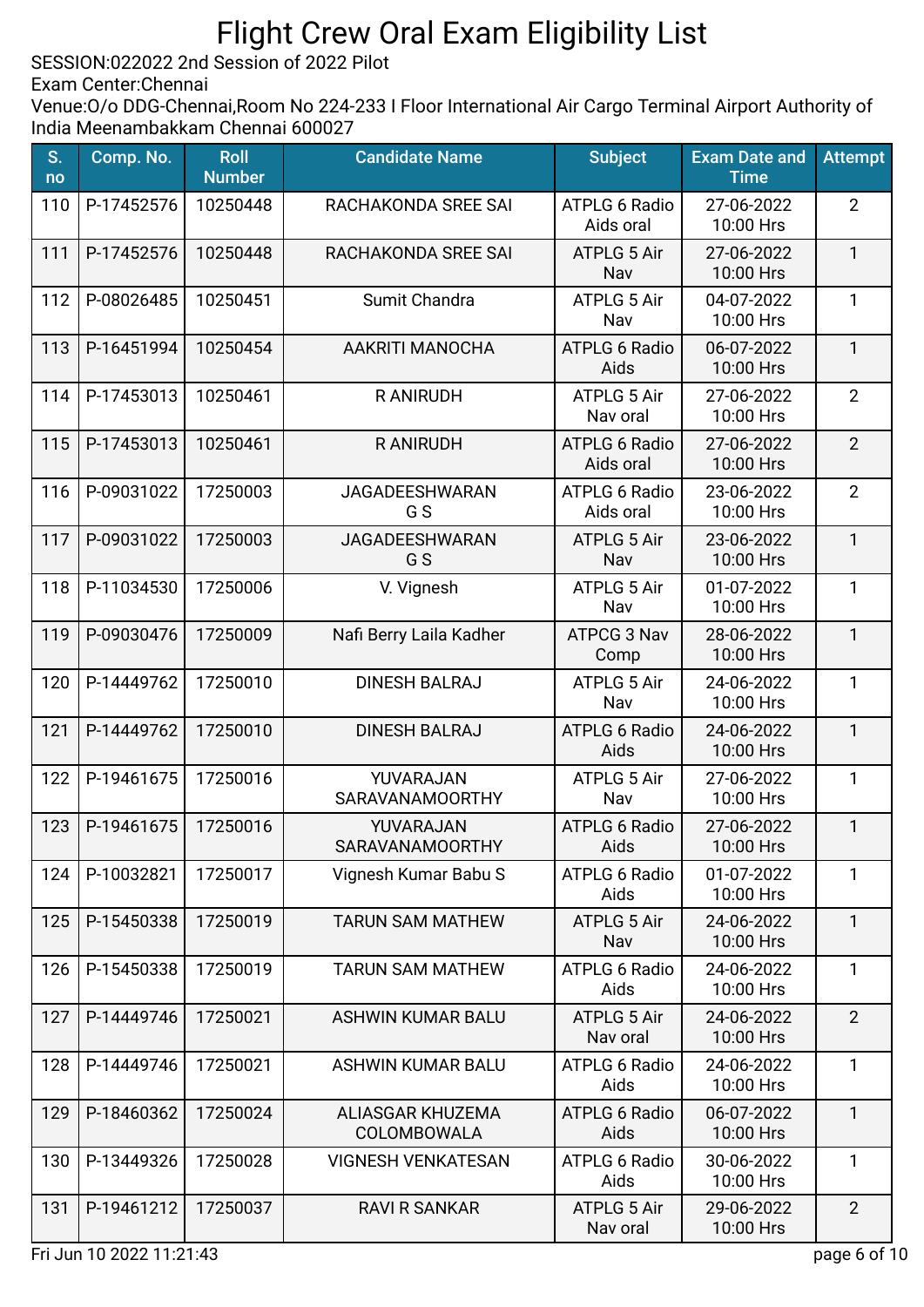SESSION:022022 2nd Session of 2022 Pilot

Exam Center:Chennai

| S.<br>no | Comp. No.  | <b>Roll</b><br><b>Number</b> | <b>Candidate Name</b>                      | <b>Subject</b>                    | <b>Exam Date and</b><br><b>Time</b> | <b>Attempt</b> |
|----------|------------|------------------------------|--------------------------------------------|-----------------------------------|-------------------------------------|----------------|
| 132      | P-07023764 | 17250039                     | <b>Dhruv Santosh Datta</b>                 | <b>ATPLG 5 Air</b><br>Nav oral    | 28-06-2022<br>10:00 Hrs             | $\overline{2}$ |
| 133      | P-14449917 | 17250044                     | <b>SHIVANI S</b>                           | <b>ATPLG 6 Radio</b><br>Aids      | 29-06-2022<br>10:00 Hrs             | $\mathbf{1}$   |
| 134      | P-07023809 | 17250048                     | <b>Melroy Rodrigues</b>                    | ATPLG 5 Air<br>Nav oral           | 22-06-2022<br>10:00 Hrs             | $\overline{2}$ |
| 135      | P-07023809 | 17250048                     | <b>Melroy Rodrigues</b>                    | <b>ATPLG 6 Radio</b><br>Aids oral | 22-06-2022<br>10:00 Hrs             | $\overline{2}$ |
| 136      | P-16451630 | 17250050                     | <b>GOVINDH SHYAM</b>                       | ATPLG 5 Air<br>Nav oral           | 24-06-2022<br>10:00 Hrs             | $\overline{2}$ |
| 137      | P-16451630 | 17250050                     | <b>GOVINDH SHYAM</b>                       | <b>ATPLG 6 Radio</b><br>Aids      | 24-06-2022<br>10:00 Hrs             | 1              |
| 138      | P-11033483 | 17250056                     | Mouleaswaran Arulmani                      | <b>ATPLG 6 Radio</b><br>Aids      | 06-07-2022<br>10:00 Hrs             | 1              |
| 139      | P-02016058 | 17250058                     | Stanly<br>Eappan                           | <b>ATPLG 6 Radio</b><br>Aids      | 04-07-2022<br>10:00 Hrs             | $\mathbf{1}$   |
| 140      | P-11033449 | 17250059                     | Harish Baabu Dayanandan                    | <b>ATPLG 6 Radio</b><br>Aids oral | 23-06-2022<br>10:00 Hrs             | $\overline{2}$ |
| 141      | P-11033449 | 17250059                     | Harish Baabu Dayanandan                    | <b>ATPLG 5 Air</b><br>Nav         | 23-06-2022<br>10:00 Hrs             | $\mathbf{1}$   |
| 142      | P-11034200 | 17250078                     | Navraj Dhillon                             | <b>ATPLG 6 Radio</b><br>Aids      | 06-07-2022<br>10:00 Hrs             | 1              |
| 143      | P-17453332 | 17250081                     | <b>AADHI MANISH</b>                        | <b>ATPLG 5 Air</b><br>Nav oral    | 29-06-2022<br>10:00 Hrs             | $\overline{2}$ |
| 144      | P-14449622 | 17250089                     | <b>RICHA SINGH</b>                         | <b>ATPLG 5 Air</b><br>Nav oral    | 29-06-2022<br>10:00 Hrs             | 3              |
| 145      | P-17452441 | 17250099                     | <b>KETKI WANNERE</b>                       | <b>ATPLG 6 Radio</b><br>Aids      | 06-07-2022<br>10:00 Hrs             | $\mathbf{1}$   |
| 146      | P-18454846 | 17250102                     | <b>VAGHUL R</b>                            | <b>ATPLG 6 Radio</b><br>Aids      | 04-07-2022<br>10:00 Hrs             | 1              |
| 147      | P-09030167 | 17250103                     | Jincy Thomas Arranghatu                    | <b>ATPLG 5 Air</b><br>Nav oral    | 29-06-2022<br>10:00 Hrs             | $\overline{2}$ |
| 148      | P-10032099 | 17250105                     | Prabhu N                                   | <b>ATPLG 6 Radio</b><br>Aids oral | 28-06-2022<br>10:00 Hrs             | 3              |
| 149      | P-12448351 | 17250114                     | <b>LOGITH NISHAN</b><br><b>GUNASEKARAN</b> | ATPLG 5 Air<br>Nav oral           | 29-06-2022<br>10:00 Hrs             | $\overline{2}$ |
| 150      | P-11034661 | 17250115                     | Mohammed Khalid Ali R                      | ATPLG 5 Air<br>Nav oral           | 23-06-2022<br>10:00 Hrs             | $\overline{2}$ |
| 151      | P-11034661 | 17250115                     | Mohammed Khalid Ali R                      | <b>ATPLG 6 Radio</b><br>Aids oral | 23-06-2022<br>10:00 Hrs             | $\overline{2}$ |
| 152      | P-12447888 | 17250116                     | YOGESH ARNI GUNASHANKER                    | <b>ATPLG 5 Air</b><br>Nav         | 04-07-2022<br>10:00 Hrs             | 1              |
| 153      | P-08026200 | 17250119                     | <b>Arshad Ahmed</b>                        | <b>ATPLG 6 Radio</b><br>Aids oral | 29-06-2022<br>10:00 Hrs             | $\overline{2}$ |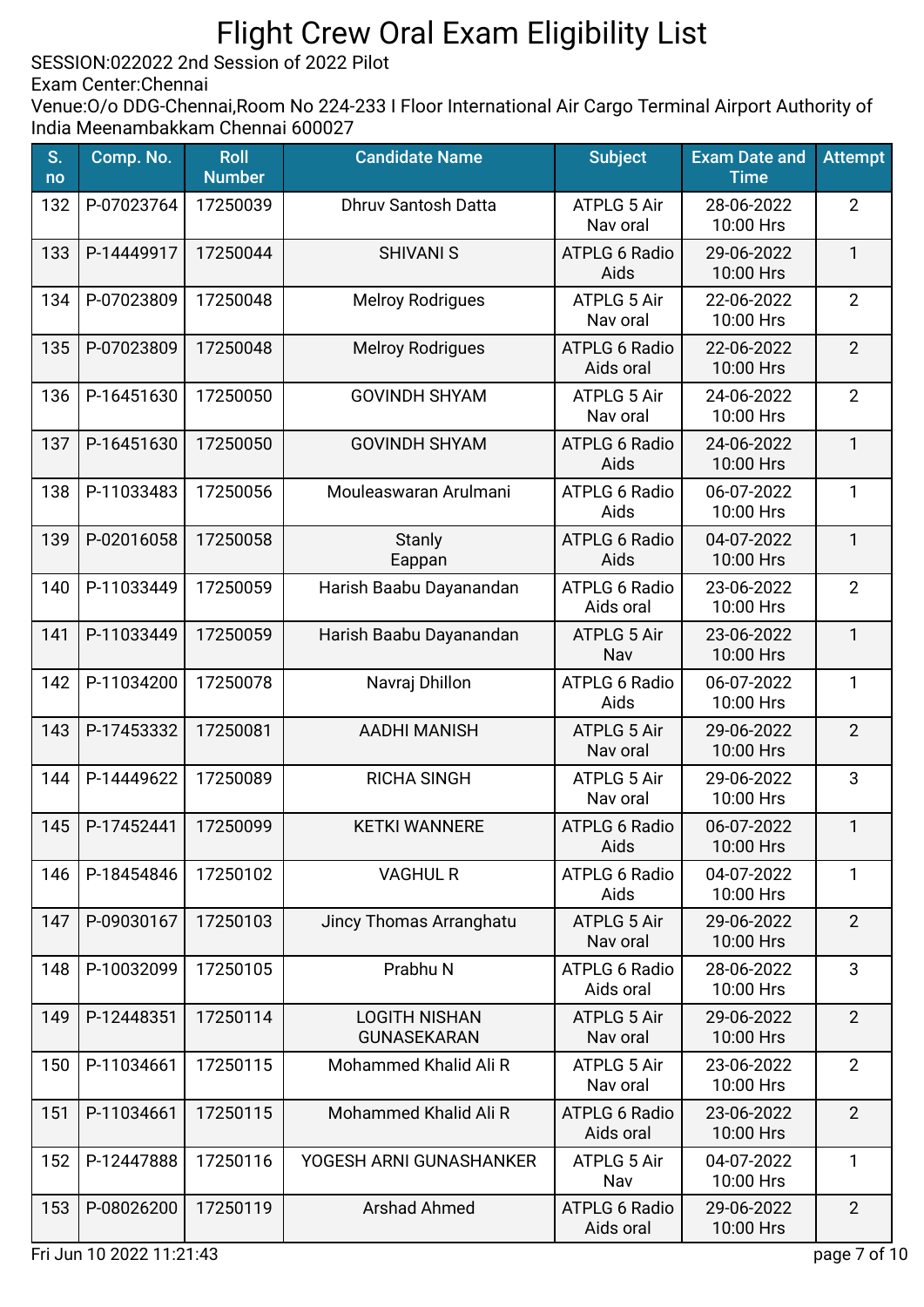SESSION:022022 2nd Session of 2022 Pilot

Exam Center:Chennai

| S.<br>no | Comp. No.  | <b>Roll</b><br><b>Number</b> | <b>Candidate Name</b>            | <b>Subject</b>                    | <b>Exam Date and</b><br><b>Time</b> | <b>Attempt</b> |
|----------|------------|------------------------------|----------------------------------|-----------------------------------|-------------------------------------|----------------|
| 154      | P-92000208 | 17250120                     | Gopinath Vasantharaj             | <b>ATPLG 6 Radio</b><br>Aids      | 05-07-2022<br>10:00 Hrs             | 1              |
| 155      | P-07025014 | 17250121                     | Devmani Mishra                   | <b>ATPLG 5 Air</b><br>Nav oral    | 29-06-2022<br>10:00 Hrs             | 3              |
| 156      | P-05020084 | 17250123                     | Harshil Soni                     | ATPLG 5 Air<br>Nav                | 01-07-2022<br>10:00 Hrs             | $\mathbf{1}$   |
| 157      | P-94006787 | 17250124                     | J.jayaprakash                    | <b>ATPLG 5 Air</b><br>Nav         | 01-07-2022<br>10:00 Hrs             | $\mathbf{1}$   |
| 158      | P-05020622 | 17250125                     | Prasan Deepak N                  | <b>ATPLG 6 Radio</b><br>Aids      | 01-07-2022<br>10:00 Hrs             | $\mathbf{1}$   |
| 159      | P-11034165 | 17250136                     | Rohan Sekar                      | <b>ATPLG 5 Air</b><br>Nav         | 05-07-2022<br>10:00 Hrs             | $\mathbf{1}$   |
| 160      | P-18460491 | 17250137                     | <b>VIKRAM KUMAR ASSNANI R</b>    | ATPLG 5 Air<br>Nav oral           | 29-06-2022<br>10:00 Hrs             | $\overline{2}$ |
| 161      | P-08025801 | 17250141                     | Marx Alexander I                 | <b>ATPLG 5 Air</b><br>Nav oral    | 22-06-2022<br>10:00 Hrs             | 3              |
| 162      | P-08025801 | 17250141                     | Marx Alexander I                 | <b>ATPLG 6 Radio</b><br>Aids oral | 22-06-2022<br>10:00 Hrs             | $\overline{2}$ |
| 163      | P-16451582 | 17250143                     | KUNAL WADHWANI                   | <b>ATPLG 5 Air</b><br>Nav oral    | 28-06-2022<br>10:00 Hrs             | 3              |
| 164      | P-09031194 | 17250152                     | Arjun Arakkonam Sivakumar        | ATPLG 5 Air<br>Nav                | 30-06-2022<br>10:00 Hrs             | $\mathbf{1}$   |
| 165      | P-10032169 | 17250157                     | <b>SHANID</b><br><b>MUSTHAFA</b> | <b>ATPLG 6 Radio</b><br>Aids oral | 28-06-2022<br>10:00 Hrs             | $\overline{2}$ |
| 166      | P-05020454 | 17250164                     | Atul<br>Negi                     | <b>ATPLG 6 Radio</b><br>Aids oral | 28-06-2022<br>10:00 Hrs             | $\overline{2}$ |
| 167      | P-17452183 | 17250166                     | <b>SILVEYA MARIAM E</b>          | <b>ATPLG 5 Air</b><br>Nav oral    | 24-06-2022<br>10:00 Hrs             | $\overline{2}$ |
| 168      | P-17452183 | 17250166                     | SILVEYA MARIAM E                 | ATPLG 6 Radio<br>Aids             | 24-06-2022<br>10:00 Hrs             | 1              |
| 169      | P-21461739 | 17250169                     | PEREIRA JUDE JOSEPH              | ATPCG 3 Nav<br>Comp oral          | 28-06-2022<br>10:00 Hrs             | $\overline{2}$ |
| 170      | P-05018131 | 17250177                     | Sreedhanya<br><b>Bhaskaran</b>   | ATPLG 6 Radio<br>Aids oral        | 29-06-2022<br>10:00 Hrs             | $\overline{2}$ |
| 171      | P-15450182 | 17250181                     | <b>DAVID SELVARAJ</b>            | <b>ATPLG 6 Radio</b><br>Aids oral | 24-06-2022<br>10:00 Hrs             | $\overline{2}$ |
| 172      | P-15450182 | 17250181                     | <b>DAVID SELVARAJ</b>            | ATPLG 5 Air<br>Nav                | 24-06-2022<br>10:00 Hrs             | $\mathbf{1}$   |
| 173      | P-15450429 | 17250182                     | <b>KISHORE V</b>                 | <b>ATPLG 5 Air</b><br>Nav oral    | 29-06-2022<br>10:00 Hrs             | $\overline{2}$ |
| 174      | P-06021970 | 17250188                     | Hari Govind Rajan                | <b>ATPLG 5 Air</b><br>Nav oral    | 28-06-2022<br>10:00 Hrs             | $\overline{2}$ |
| 175      | P-16451700 | 17250195                     | AVANTIKA LOGANATHAN              | <b>ATPLG 6 Radio</b><br>Aids      | 05-07-2022<br>10:00 Hrs             | $\mathbf{1}$   |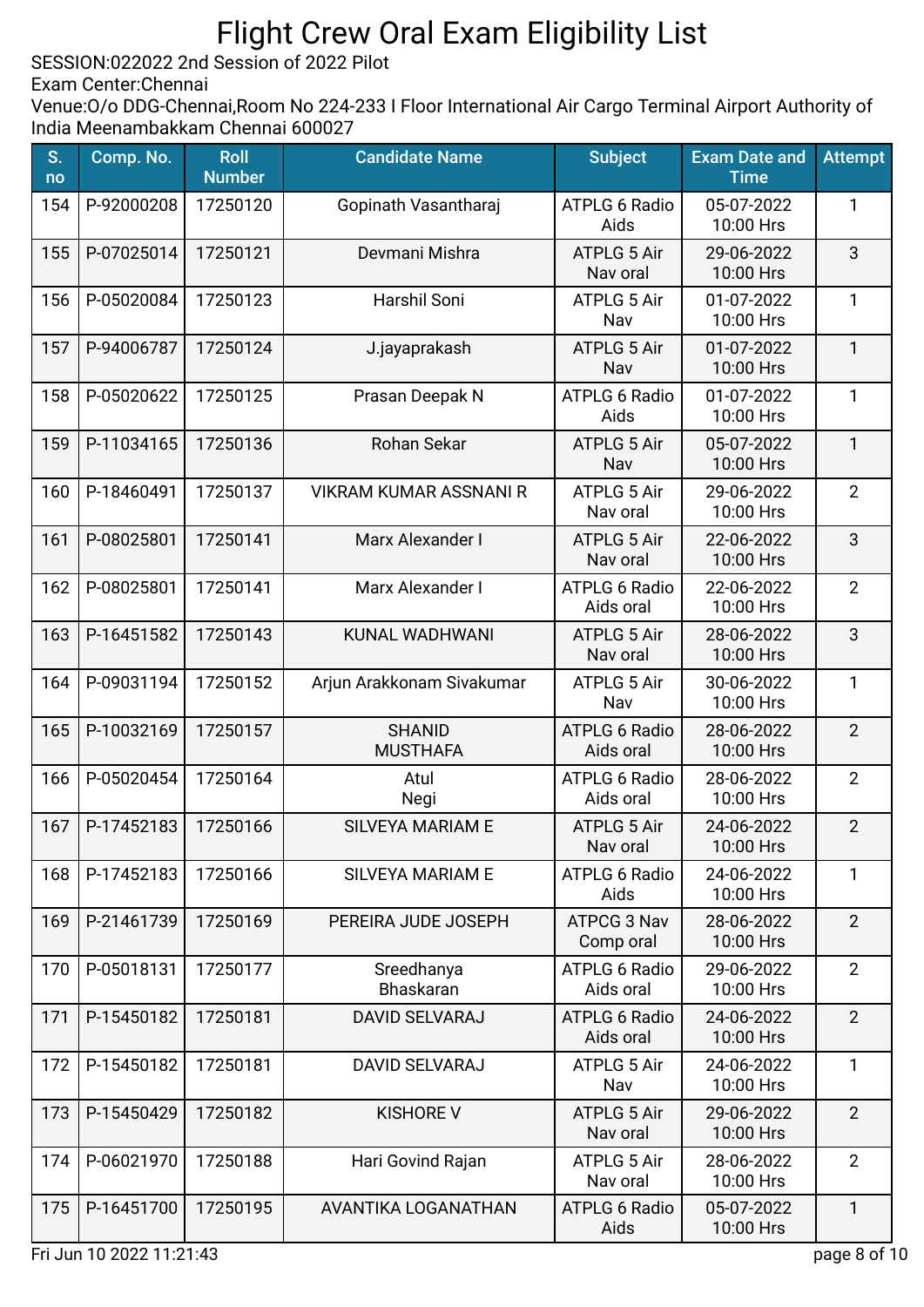SESSION:022022 2nd Session of 2022 Pilot

Exam Center:Chennai

| S.<br>no | Comp. No.  | <b>Roll</b><br><b>Number</b> | <b>Candidate Name</b>                          | <b>Subject</b>                    | <b>Exam Date and</b><br><b>Time</b> | <b>Attempt</b> |
|----------|------------|------------------------------|------------------------------------------------|-----------------------------------|-------------------------------------|----------------|
| 176      | P-10032442 | 17250196                     | Chinmay Sanjeev Dabholkar                      | ATPLG 5 Air<br>Nav                | 30-06-2022<br>10:00 Hrs             | 1              |
| 177      | P-08026497 | 17250200                     | Abhishek Srivastava                            | <b>ATPLG 6 Radio</b><br>Aids      | 05-07-2022<br>10:00 Hrs             | $\mathbf{1}$   |
| 178      | P-16451984 | 17250203                     | THEJASWIN THILLASTHANAM<br><b>RAVICHANDRAN</b> | ATPLG 5 Air<br>Nav                | 05-07-2022<br>10:00 Hrs             | $\mathbf{1}$   |
| 179      | P-11033764 | 17250214                     | Shifali Sharma                                 | <b>ATPLG 6 Radio</b><br>Aids oral | 29-06-2022<br>10:00 Hrs             | $\overline{2}$ |
| 180      | P-04017418 | 17250219                     | Samson R                                       | <b>ATPLG 6 Radio</b><br>Aids oral | 28-06-2022<br>10:00 Hrs             | $\overline{2}$ |
| 181      | P-17453232 | 17250222                     | <b>LAKHAN CHOUHAN SUWALAL</b>                  | <b>ATPLG 5 Air</b><br>Nav         | 01-07-2022<br>10:00 Hrs             | 1              |
| 182      | P-09031019 | 17250223                     | Rajiv Venktesh Premkumar                       | <b>ATPLG 6 Radio</b><br>Aids      | 30-06-2022<br>10:00 Hrs             | 1              |
| 183      | P-08028205 | 17250233                     | Sathiyan Chokalin Gam                          | <b>ATPLG 5 Air</b><br>Nav         | 30-06-2022<br>10:00 Hrs             | 1              |
| 184      | P-11033458 | 17250234                     | Ashok Palaniappan Ravichandran                 | <b>ATPLG 5 Air</b><br>Nav         | 30-06-2022<br>10:00 Hrs             | 1              |
| 185      | P-15450539 | 17250237                     | <b>GAUTHAM GOWRISHANKAR</b>                    | <b>ATPLG 5 Air</b><br>Nav oral    | 24-06-2022<br>10:00 Hrs             | 3              |
| 186      | P-15450539 | 17250237                     | <b>GAUTHAM GOWRISHANKAR</b>                    | <b>ATPLG 6 Radio</b><br>Aids oral | 24-06-2022<br>10:00 Hrs             | 3              |
| 187      | P-10031650 | 17250238                     | Michael Raj Daniel Francis                     | <b>ATPLG 6 Radio</b><br>Aids oral | 29-06-2022<br>10:00 Hrs             | $\overline{2}$ |
| 188      | P-16451295 | 17250242                     | <b>UTSAV GUPTA</b>                             | ATPLG 5 Air<br>Nav                | 01-07-2022<br>10:00 Hrs             | $\mathbf{1}$   |
| 189      | P-08027756 | 17250243                     | Narender Kaushik Murlidharan                   | <b>ATPLG 5 Air</b><br>Nav         | 05-07-2022<br>10:00 Hrs             | $\mathbf{1}$   |
| 190      | P-08025967 | 17250244                     | <b>Rahul Gehlot</b>                            | ATPLG 5 Air<br>Nav oral           | 22-06-2022<br>10:00 Hrs             | 3              |
| 191      | P-08025967 | 17250244                     | <b>Rahul Gehlot</b>                            | <b>ATPLG 6 Radio</b><br>Aids oral | 22-06-2022<br>10:00 Hrs             | 3              |
| 192      | P-11034082 | 26250007                     | Anjum Choudhary                                | <b>ATPLG 5 Air</b><br>Nav         | 05-07-2022<br>10:00 Hrs             | $\mathbf{1}$   |
| 193      | P-05020688 | 26250026                     | Nishad Umakant Arawandekar                     | <b>ATPLG 5 Air</b><br>Nav         | 01-07-2022<br>10:00 Hrs             | $\mathbf{1}$   |
| 194      | P-03016907 | 26250041                     | <b>Bebin</b><br>Abraham                        | ATPCG 3 Nav<br>Comp               | 28-06-2022<br>10:00 Hrs             | $\mathbf{1}$   |
| 195      | P-19460281 | 26250042                     | PRABHAKAR THUSATH<br><b>PRADEEP</b>            | <b>ATPLG 5 Air</b><br>Nav         | 27-06-2022<br>10:00 Hrs             | $\mathbf{1}$   |
| 196      | P-19460281 | 26250042                     | PRABHAKAR THUSATH<br><b>PRADEEP</b>            | <b>ATPLG 6 Radio</b><br>Aids      | 27-06-2022<br>10:00 Hrs             | 1              |
| 197      | P-08027034 | 26250043                     | Purva Prashant Shalgar                         | <b>ATPLG 5 Air</b><br>Nav oral    | 22-06-2022<br>10:00 Hrs             | 3              |